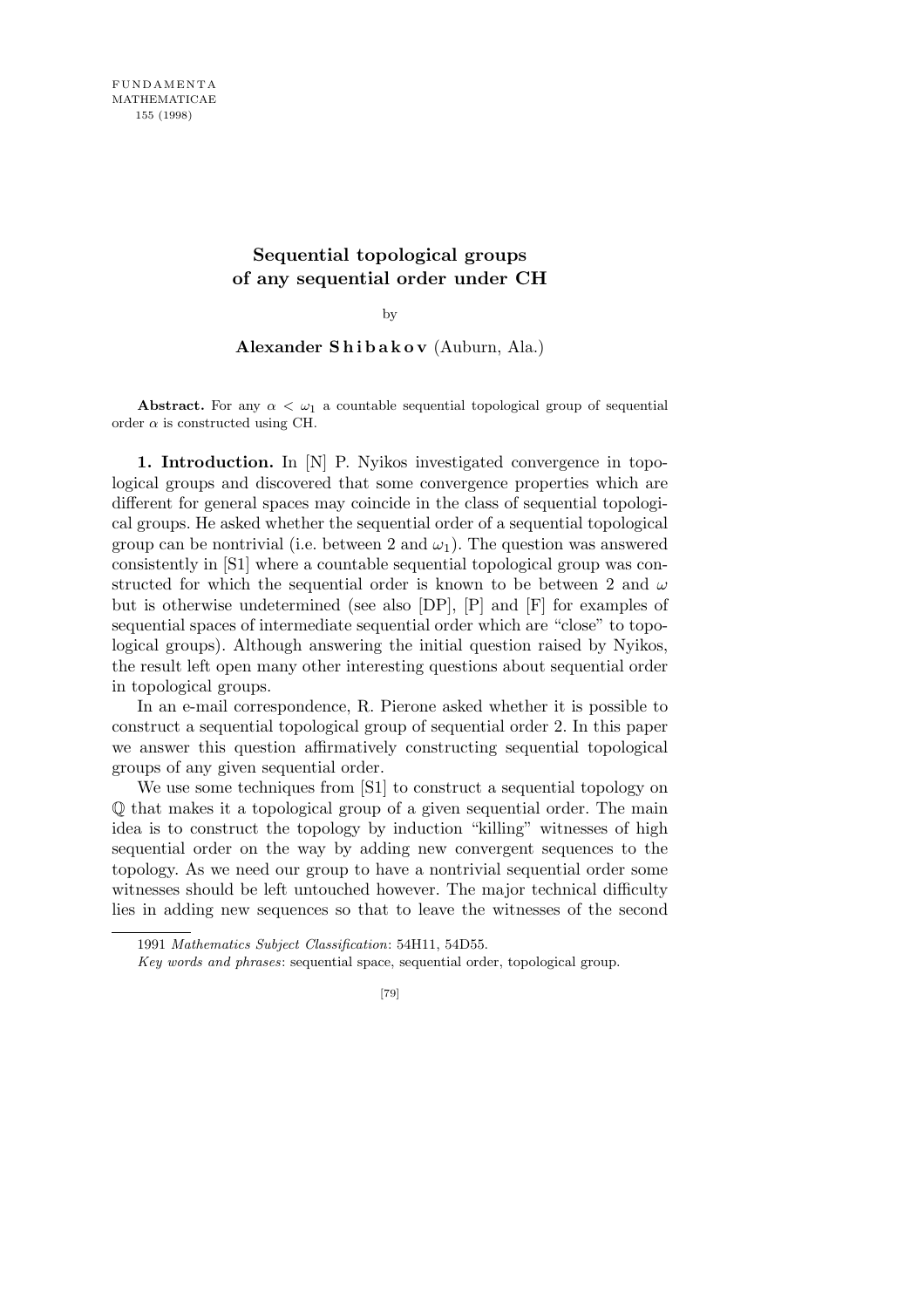80 A. Shibakov

kind intact. Therefore, we introduce subspaces of special kind as our witnesses. These subspaces turn out to have nice convergence properties. For example, their sequential order does not rise after adding a compact subspace (Lemma 3.8). This property allows one to carry out the main inductive construction in Lemmas 3.9 and 3.10.

**2. Definitions and preliminary results.** Let us now give some definitions. A space *X* is called a  $k_{\omega}$ -space if there is an increasing family  $\mathcal{K} = \{K_i : i \in \omega\}$  of compact subsets of *X* such that  $U \subseteq X$  is open if and only if *U* ∩ *K* is relatively open for every  $K \in \mathcal{K}$ . If  $S \subseteq X$  and  $x \in X$  then we say that *S converges to x* if for any neighborhood *U* of *x* the set  $S \setminus U$ is finite. Define  $[A]_{seq} = \{x : x \text{ is the limit point of a sequence in } A\}$ . Then  $[A]^{0} = A, [A]^{\alpha+1} = [[A]^{\alpha}]_{\text{seq}} = \{x : x \text{ is the in } [A]^{0} = A, [A]^{\alpha+1} = [[A]^{\alpha}]_{\text{seq}}, [A]^{\alpha} = \bigcup$ *β*<sub> $\lt$ *α*</sub>[*A*]<sup>*β*</sup> for limit *α*. If [*A*]<sup> $\alpha$ </sup> =  $\overline{A}$  for any  $A \subseteq X$ , then we write  $\operatorname{so}(X) \leq \alpha$ . Now  $\operatorname{so}(X) = \min\{\alpha : \operatorname{so}(X) \leq \alpha\}.$ A space *X* is called *sequential* if  $[A]^{\omega_1} = \overline{A}$  for any  $A \subseteq X$ . is(X) denotes the set of all isolated points of *X*. The space  $S_\omega$  is obtained by identifying the limit points of countably many convergent sequences.

Let  $\mathbb{Q}$  be the set of rationals. Let  $\mathcal{K} = \{K_{\alpha}\}_{{\alpha \in A}}$  be an arbitrary family of subsets of Q. Suppose  $\vec{a} \in \mathbb{Q}^n$ ,  $\vec{K} \in \mathcal{K}^n$ ,  $n \in \omega \setminus \{0\}$ . Let us write  $\langle \vec{a}, \vec{K} \rangle = \langle (a_1, \ldots, a_n), (K_{\alpha_1}, \ldots, K_{\alpha_n}) \rangle = a_1 \cdot K_{\alpha_1} + \ldots + a_n \cdot K_{\alpha_n} \subseteq \mathbb{Q},$ where  $a_i \in \mathbb{Q}$ . Define  $\mathbb{Q}^{\infty} = \bigcup_{n \in \omega} \mathbb{Q}^n$ ,  $\mathbb{Q}^0 = \{0\}$ . If  $K \subseteq \mathbb{Q}$ ,  $\vec{a} \in \mathbb{Q}^n$  we set  $\vec{a}\langle K\rangle = a_1 \cdot K + \ldots + a_n \cdot K$ . If  $\vec{a} \in \mathbb{Q}^0$  then  $\vec{a}\langle K\rangle = 0$ . Let  $\mathbb{Q} = \{b_i : i \in \omega\}$ ,  $b_i \neq b_j$  if  $i \neq j$ ,  $\mathbb{Q}(i) = \{b_j : j \leq i\}$  and  $\mathbb{Q}_k = \bigcup_{i,j \leq k} (\mathbb{Q}(i))^j$ . If  $a \in \mathbb{Q} \setminus \{0\}$ let  $n_{\mathbb{Q}}(a) = n$  provided  $a = b_n$ ,  $n_{\mathbb{Q}}(0) = \infty > k$  for any  $k \in \omega$ .

To analyze the intermediate topologies in the construction we will need the following lemmas which have been proved in [S1].

LEMMA 2.1. Let  $K$  be a countable family of compact subsets of  $\mathbb{Q}$ . Then *there exists a countable family*  $C(K) \supseteq K$  *of compact subsets of*  $\mathbb{Q}$  *such that:* 

- (1)  ${a} \in C(K)$  *for any*  $a \in \mathbb{Q}$ ,
- $(i)$  *if*  $\vec{a} \in \mathbb{Q}^n$  and  $\vec{K} \in C(\mathcal{K})^n$  then  $\langle \vec{a}, \vec{K} \rangle \in C(\mathcal{K}),$
- (3) if  $K^1 \in C(\mathcal{K})$ , ...,  $K^n \in C(\mathcal{K})$  then  $\bigcup_{i \leq n} K^i \in C(\mathcal{K})$ ,<br>(3) if  $K^1 \in C(\mathcal{K})$ , ...,  $K^n \in C(\mathcal{K})$  then  $\bigcup_{i \leq n} K^i \in C(\mathcal{K})$ ,
- (4) *if*  $K \subseteq K'$  *and*  $K'$  *has properties* (1)–(3) *then*  $C(K) \subseteq K'$ *.*

LEMMA 2.2. If  $K =$ S  $\beta_{\leq \alpha}$   $\mathcal{K}_{\beta}$  and  $\mathcal{K}_{\beta} \subseteq \mathcal{K}_{\beta'}$  for  $\beta \leq \beta'$  then  $C(\mathcal{K}) =$ S  $\beta < \alpha$   $C(\mathcal{K}_{\beta})$ .

Lemma 2.3. *Let K be a countable family of compact subsets of* Q*. Let us introduce a new topology on*  $\mathbb Q$  *with*  $U \subseteq \mathbb Q$  *open if and only if*  $U \cap K$  *is relatively open for every*  $K \in C(K)$ *. Denote* Q *with this topology by*  $G(K)$ *. Then*: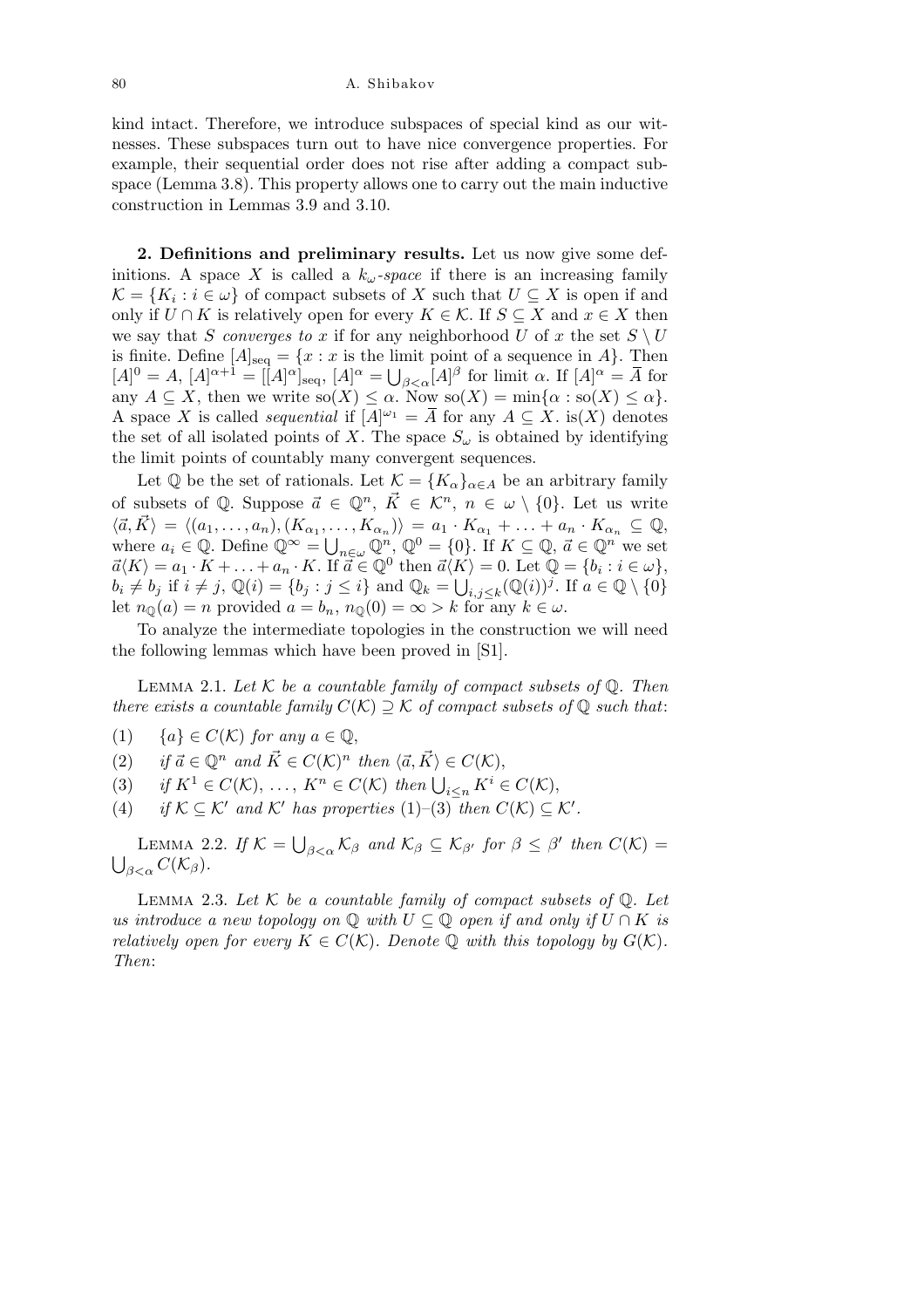- (5) *if*  $\vec{a} \in \mathbb{Q}^n$  then the mapping  $p : G(\mathcal{K})^n \to G(\mathcal{K}), p(\vec{b}) = \langle \vec{a}, \vec{b} \rangle$ , is *continuous*,
- (6)  $G(K)$  *is a*  $k_{\omega}$ -space.

Lemma 2.4. *For any countable family K of compact subsets of* Q *and any countable family U of open subsets of*  $G(K)$  *one can fix a topology*  $\tau(\mathcal{U},\mathcal{K})$ *such that*:

- (7) *the mapping*  $p: \mathbb{Q}^n \to \mathbb{Q}$  *where*  $p(\vec{a}) = \langle \vec{b}, \vec{a} \rangle$ ,  $\vec{b} \in \mathbb{Q}^n$ , *is continuous in*  $\tau(\mathcal{U}, \mathcal{K})$ ,
- (8)  $\tau(\mathcal{U}, \mathcal{K})$  *is a Hausdorff group topology with a countable base*,
- (9)  $U \in \tau(\mathcal{U}, \mathcal{K})$  for any  $U \in \mathcal{U}$ ,
- (10)  $\tau(\mathcal{U},\mathcal{K})$  *is finer than the usual topology of*  $\mathbb{Q}$  *and coarser than the topology of*  $G(K)$ , and
- (11) if  $\mathcal{U} \supseteq \tau_0(\mathcal{U}',\mathcal{K}')$  then  $\tau(\mathcal{U},\mathcal{K})$  is finer than  $\tau(\mathcal{U}',\mathcal{K}')$  where  $\mathcal K$  and *K*<sup>*i*</sup> are countable families of compact subsets of  $\mathbb{Q}$  *and*  $\tau_0(\mathcal{U}, \mathcal{K})$  *is a fixed countable base at*  $0 \in \mathbb{Q}$  *in*  $\tau(\mathcal{U}, \mathcal{K})$ *.*

The first part of the following lemma is a corollary of (10). The second part follows from the definition of  $C(\mathcal{K})$ .

LEMMA 2.5. Let  $K$  be a countable family of compact subsets of  $\mathbb{Q}$ . Then:

- (12) *if*  $K \in C(K)$  *then the topology of*  $K$  *as a subspace of*  $G(K)$  *coincides with the topology induced by*  $\mathbb Q$  *or*  $\tau(\mathcal U,\mathcal K)$  *for any countable family U* of open subsets of  $G(K)$ ,
- (13) *if*  $K' \in C(\mathcal{K} \cup \{K\})$  *then there are*  $K'' \in \mathcal{K}$  *and*  $\vec{a} \in \mathbb{Q}^{\infty}$  *such that*  $K' \subseteq \vec{a}\langle K \rangle + K''$ .

We will also need the following lemma which is an immediate corollary of [S2, Theorem 2.4].

Lemma 2.6. *Let G be a sequential topological group in which every compact subset is metrizable. If G is a kω-space then either G is metrizable or*  $\text{so}(G) = \omega_1$ .

**3. Example.** The object defined below will be used as a measure of the sequential order of the subsets of the topological groups that appear in the construction.

DEFINITION 3.1. Let *C* be a closed subset of *X* and  $x \in C$ . The pair  $(x, C)$  is called an  $\alpha$ -pair in X for some  $\alpha < \omega_1$  if either  $\alpha = 0$  and  $C = \{x\}$ or there exists a sequence  $\langle (x_i, C_i) : i \in \omega \rangle$  such that

- (14) each  $(x_i, C_i)$  is an  $\alpha_i$ -pair in *X* for some  $\alpha_i < \alpha$ ,
- (15)  $\sup{\alpha_i : i \in \lambda} + 1 = \alpha$  for any infinite  $\lambda \subseteq \omega$ ,
- $(C_i \cap C_j = \emptyset \text{ if } i \neq j,$
- $(17)$  $\langle x_i : i \in \omega \rangle$  converges to x,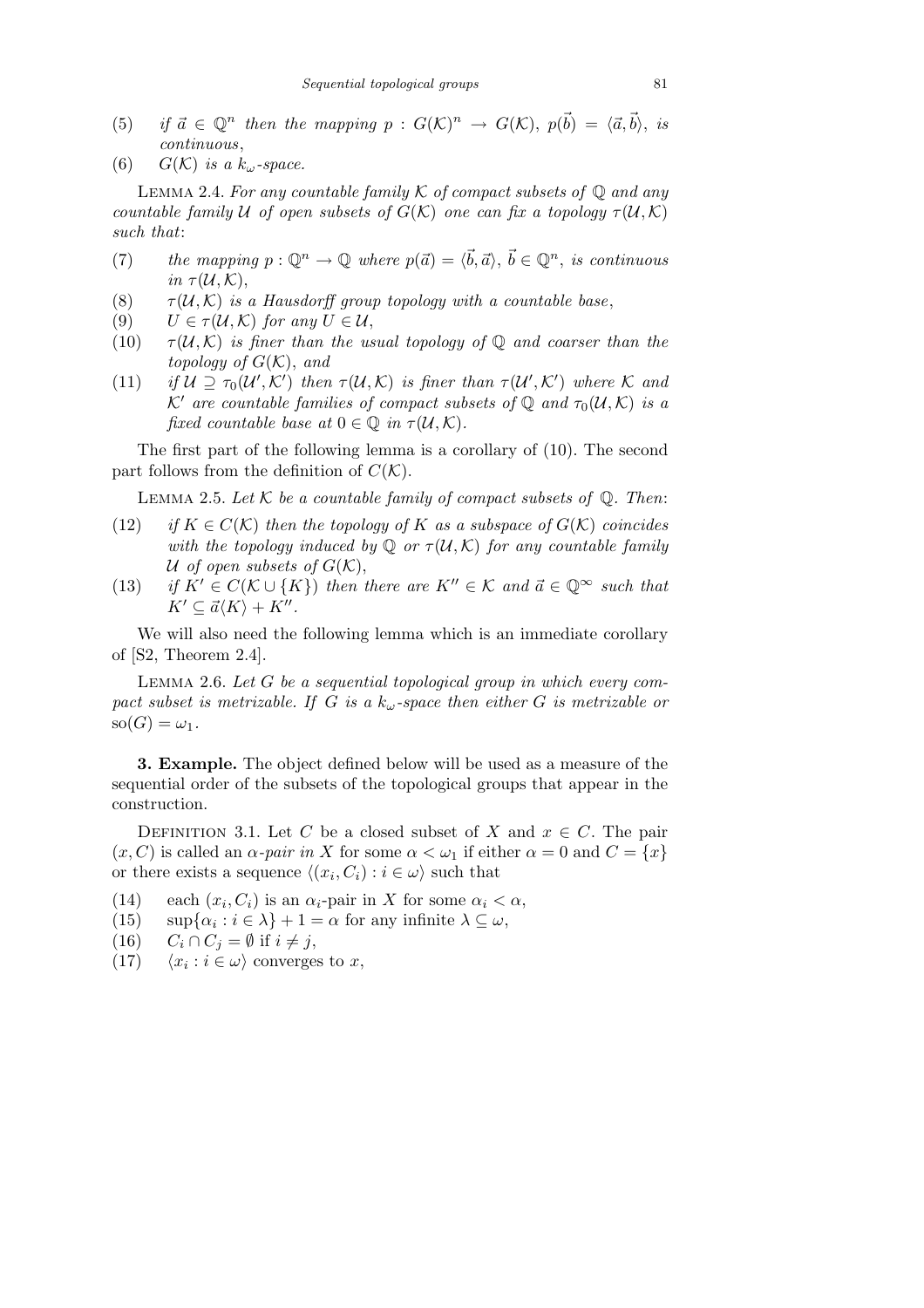- $(18)$  $\bigcup_{i \in \omega} C_i = C \setminus \{x\},\$
- (19) for any infinite  $\lambda \subseteq \omega$  any subset  $\{d_i : i \in \lambda\}$  such that  $d_i \in C_i \setminus \{x_i\}$ is a closed discrete subset of *X*.

For brevity such a sequence will be called a *decomposition sequence for* (*x, C*).

Using Definition 3.1 one can prove the following easy fact.

(20) If  $\langle (x_i, C_i) : i \in \omega \rangle$  is a decomposition sequence for an  $\alpha$ -pair  $(x, C)$ in *X* then for any  $i \in \omega$  the set  $F = \bigcup_{j \neq i} C_j \cup \{x\}$  is closed and  $C_i \subseteq X \setminus F$ .

The next lemma lists some elementary properties of *α*-pairs.

LEMMA 3.2. Let  $(x, C)$  be an  $\alpha$ -pair in a sequential space X for some  $1 \leq \alpha < \omega_1, \ \langle (x_i, C_i) : i \in \omega \rangle$  *be its decomposition sequence and* K *be a closed subset of X. Then*:

- (21)  $\operatorname{is}(C) = \bigcup_{i \in \omega} \operatorname{is}(C_i),$
- (22)  $x \in [is(C)]^{\alpha}$  *and*  $x \notin [is(C)]^{\beta}$  *for any*  $\beta < \alpha$ ,
- (23) *if*  $x \notin K$  *then there is*  $C' \subseteq C \setminus K$  *such that*  $(x, C')$  *is an*  $\alpha$ -pair *in*  $X$  *and* is( $C'$ )  $\subseteq$  is( $C$ ),
- (24) *if the set*  $\lambda = \{i : x_i \notin K\}$  *is infinite then there is*  $C' \subseteq (C \setminus K) \cup \{x\}$ *such that*  $(x, C')$  *is an*  $\alpha$ *-pair in*  $X$  *and* is $(C') \subseteq$  is $(C)$ *.*

P r o o f.  $(21)$  follows from  $(20)$ ;  $(22)$  and  $(23)$  are easily proved by induction on *α*. To prove (24) one can apply (23) to every  $(x_i, C_i)$  with  $i \in \lambda$ to find  $C'_i \subseteq C_i \setminus K$  such that  $(x_i, C'_i)$  is an  $\alpha_i$ -pair and is $(C'_i) \subseteq \text{is}(C_i)$ . Put  $C' = \bigcup_{i \in \lambda} C'_i$ . It is easy to check that  $(x, C')$  is an  $\alpha$ -pair in *X* and  $is(C') \subseteq is(C)$ .

One of the consequences of Lemma 3.2 is that if  $(x, C)$  is an  $\alpha$ -pair then *x* and  $\alpha$  are uniquely determined by *C*. The following lemma shows that *α*-pairs can be used in analyzing the sequential order in a natural way.

LEMMA 3.3. Let *X* be a countable  $k_{\omega}$ -space,  $x \in X$ ,  $E \subseteq X$ ,  $x \in [E]^{\alpha}$ *and*  $x \notin [E]^{\beta}$  *if*  $\beta < \alpha$ *. Then there is an*  $\alpha$ -*pair*  $(x, C)$  *such that* is(*C*)  $\subseteq E$ *.* 

P r o o f. Suppose that the lemma is true for all ordinals less than  $\alpha$ . Let  $\langle x_i : i \in \omega \rangle$  be a sequence converging to *x* such that  $x_i \in [E]^{\alpha_i}$  and  $x_i \notin [E]^{\beta_i}$ if  $\beta < \alpha_i$  where  $\alpha_i < \alpha$ . Choose  $C_i$ ,  $i \in \omega$ , so that  $(x_i, C_i)$  are  $\alpha_i$ -pairs in X and is $(C_i) \subseteq E$ . Using (23) and Hausdorffness of *X* we may assume that

(\*) for any  $i \in \omega$  there is an open  $U_i \subseteq X$  such that  $C_i \subseteq U_i$  and  $U_i \cap U_j = \emptyset$  if  $i \neq j$ .

For each  $(x_i, C_i)$  let  $\langle (x_i^j)$  $\langle i, C_i^j\rangle$  :  $j \in \omega$  be its decomposition sequence such that  $(x_i^j)$  $\frac{j}{i}, C_i^j)$  is an  $\alpha_i^j$  $\mathcal{L}_i^j$ -pair in *X*. Let  $\mathcal{K} = \{K_i : i \in \omega\}$  be an increasing family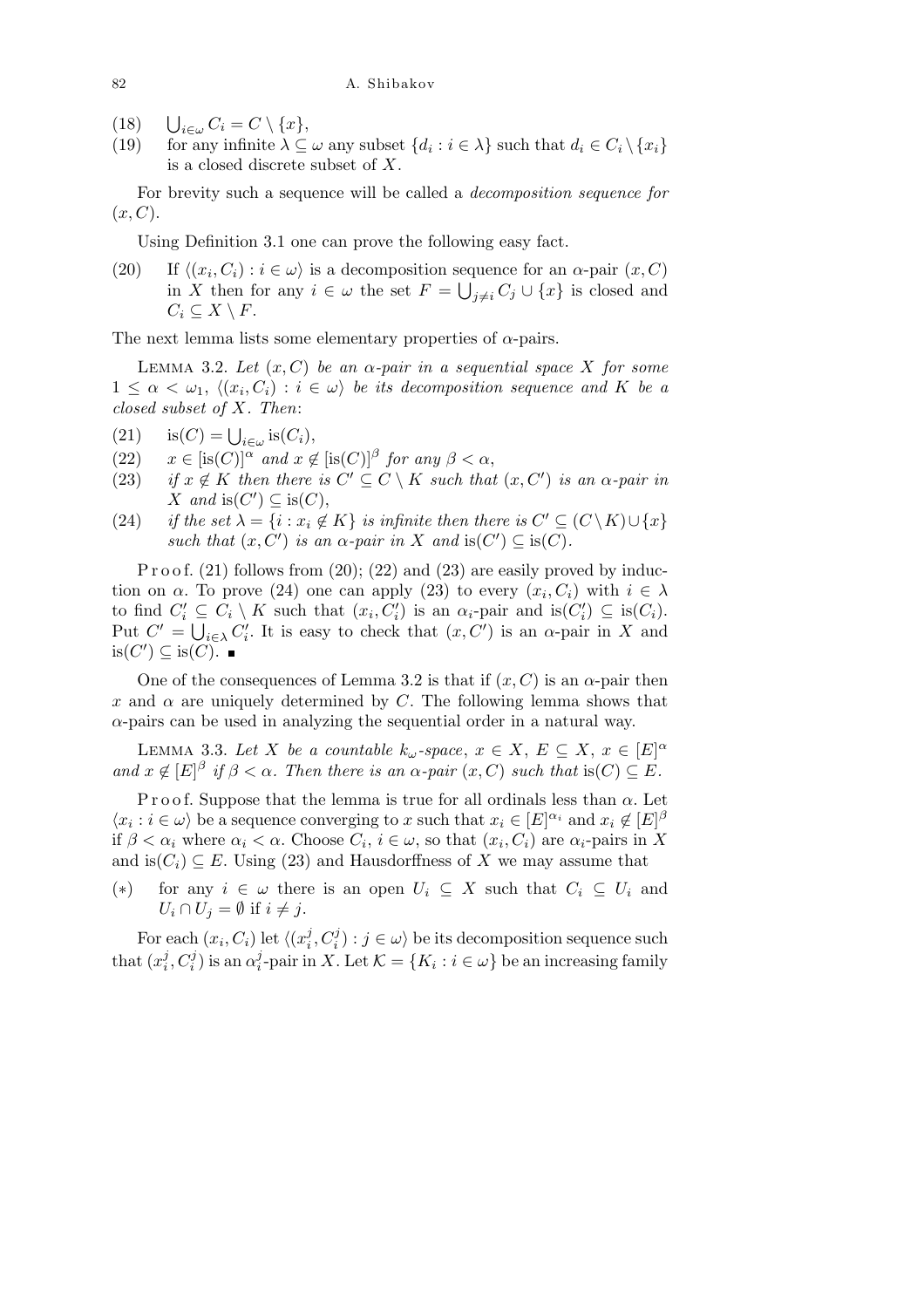of compact subsets of *X* determining the topology of *X*. Let us consider two cases.

CASE 1. *There are*  $K \in \mathcal{K}$  *and*  $N \in \omega$  *such that*  $\{x_i^j\}$  $\{G_i : j \in \omega\} \setminus K$  *is finite for any*  $i > N$ *.* 

It follows from (19) that for any  $K_i$  and any  $k \in \omega$  there is  $n_k^i \in \omega$  such that  $K_i \cap (C_k^j)$  $\{x_k^j\setminus\{x_k^j\}$  $h_k^j$ ) =  $\emptyset$  for  $j \geq n_k^i$ . Since *K* is a metrizable compact space there is a sequence  $\langle x_{i(n)}^{j(n)} \rangle$  $\int_{i(n)}^{j(n)}$ :  $n \in \omega$  converging to *x* such that for every  $n \in \omega$ we have  $i(n + 1) > i(n)$  and  $j(n) \ge \max\{n_{i(n)}^i : i \le i(n)\}\)$ . Put  $C'_n = C_{i(n)}^{j(n)}$  $\frac{j(n)}{i(n)},$  $x'_n = x^{j(n)}_{i(n)}$  $\alpha'_{i(n)}, \alpha'_{n} = \alpha^{j(n)}_{i(n)}$  $\binom{j(n)}{i(n)}, C =$  $\frac{3}{2}$  $C'_n \cup \{x\}.$ 

Let us show that  $(x, C)$  is an  $\alpha$ -pair with a decomposition sequence  $\langle (x'_n, C'_n) : n \in \omega \rangle$  satisfying the conclusion of the lemma. By  $(*)$ , the fact  $C_n, C_n$ :  $n \in \omega$  satisfying the concrusion of the femina. By (\*), the fact that  $C'_n \subseteq C_{i(n)}$  and (21) one has is $(C) = \bigcup_{n \in \omega}$  is $(C'_n) \subseteq E$  and by (22),  $x'_n \in [is(C'_n)]^{\alpha'_n}$  and  $x \in [is(C)]^{sup\{\alpha'_n : n \in \lambda\}+1}$  for any infinite  $\lambda \subseteq \omega$ . So  $\sup{\{\alpha'_n : n \in \lambda\}} + 1 = \alpha$  for any infinite  $\lambda \subseteq \omega$  and (15) is satisfied. It is now enough to check property (19). Suppose  $d_n \in C'_n \setminus \{x'_n\}$  for every  $n \in \lambda$  for some infinite  $\lambda \subseteq \omega$  and the set  $\{d_n : n \in \lambda\}$  is not a closed discrete subset of *X*. Then without loss of generality we may assume that  ${d_n : n \in \lambda} \subseteq K_i$  for some  $i \in \omega$ . Pick  $n \in \lambda$  such that  $i(n) > i$ . Then  $j(n) \geq n_{i(n)}^i$  and  $K_i \cap (C_{i(n)}^{j(n)})$  $\langle i(n) \rangle \setminus \{x_{i(n)}^{j(n)}\}$  $\binom{J(n)}{i(n)}$  =  $\emptyset$ , which contradicts the fact that  $d_n \in K_i \cap (C'_n \setminus \{x'_n\}) = K_i \cap (C^{j(n)}_{i(n)})$  $\{x_{i(n)}^{j(n)} \setminus \{x_{i(n)}^{j(n)}\}$  $\binom{j(n)}{i(n)}$ .

CASE 2. For any  $K \in \mathcal{K}$  and any  $N \in \omega$  there is  $i \geq N$  such that *{x j*  $j_i^j : j \in \omega\} \setminus K$  *is infinite.* 

Let  $\langle i(n) : n \in \omega \rangle$  be such that  $i(n+1) > i(n)$  and  $\{x_i^j\}$  $\{G_{i(n)} : j \in \omega\} \setminus K_n$ is infinite. Using (24) choose  $C'_n \subseteq (C_{i(n)} \setminus K_n) \cup \{x_{i(n)}\}$  so that  $(x_{i(n)}, C'_n)$ is an  $\alpha_{i(n)}$ -pair and is $(C'_n) \subseteq$  is $(C_{i(n)})$ . Put  $C = \bigcup_{n \in \omega} C'_n$ . Using the fact that  ${K_n : n \in \omega}$  is an increasing family and an argument similar to that of Case 1 one can prove that  $(x, C)$  is an  $\alpha$ -pair in X with a decomposition sequence  $\langle (x_{i(n)}, C'_n) : n \in \omega \rangle$  satisfying the conclusion of the lemma.

In the lemma above the restriction of being a  $k_{\omega}$ -space cannot be dropped for there exists a regular countable sequential space *X* of sequential order  $\omega + 1$  such that X is a quotient image of a separable metric space and there is no  $C \subseteq X$ ,  $x \in X$  such that  $(x, C)$  is an  $(\omega + 1)$ -pair in X.

LEMMA 3.4. Let  $(x, C)$  be an  $\alpha$ -pair in a sequential space X for some  $\alpha < \omega_1$  *and*  $y \in C$  *be a nonisolated point of C. Then there exists a sequence*  $S_C(y) \subseteq C$  *converging to y such that for any*  $\beta$ -pair  $(y, D)$  *in X such that*  $\beta \geq 1$  *and*  $D \subseteq C$  *the set*  $S_C(y) \cap D$  *is infinite.*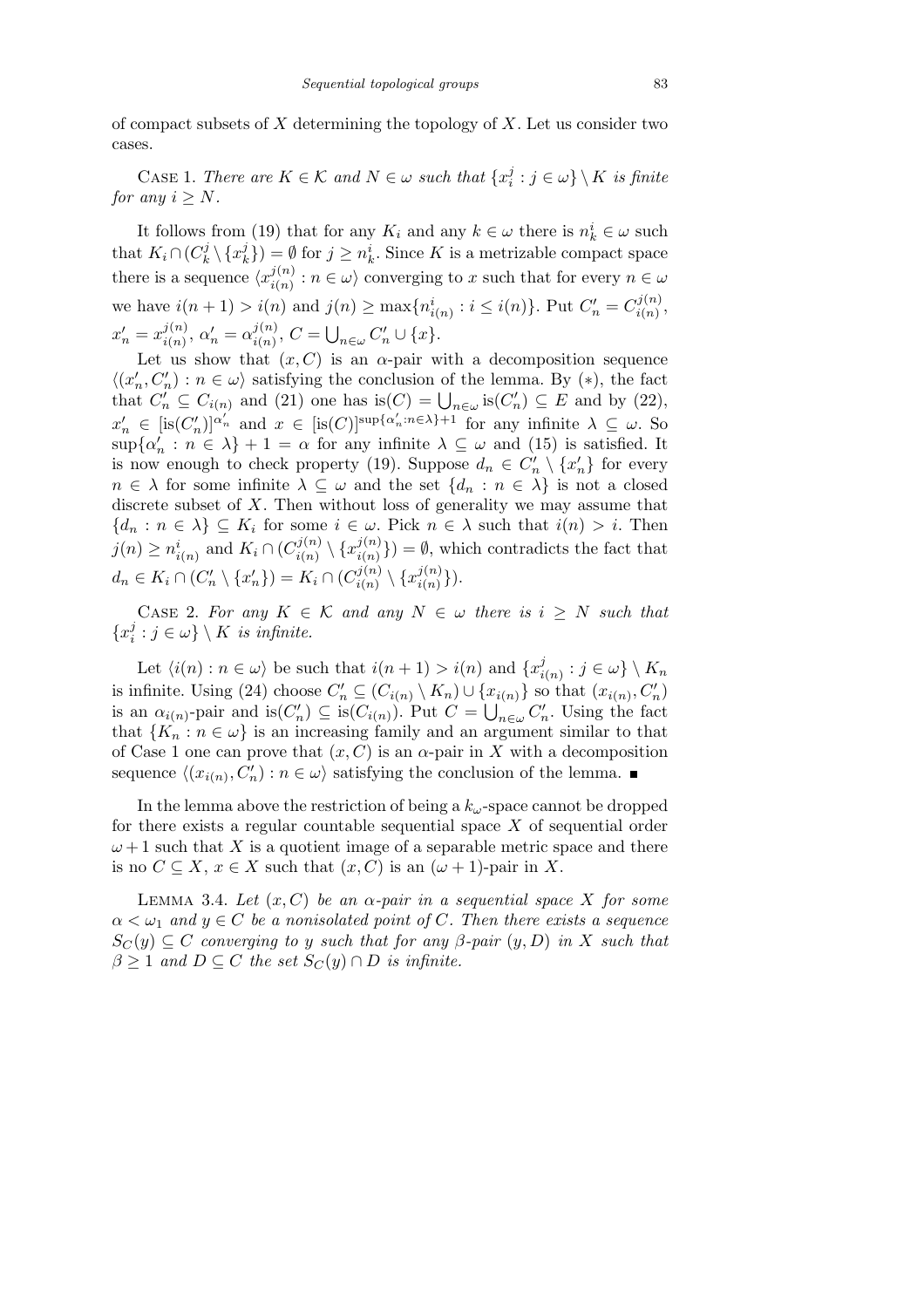84 A. Shibakov

Proof. It is enough to prove that for any  $y \in C$  there is  $S_C(y) \subseteq$ *C* converging to *y* such that for any infinite  $D \subseteq C$  converging to *y* the set  $S_C(y) \cap D$  is infinite. Suppose we have proved this for every  $\beta$ -pair  $(x', C')$  where  $\beta < \alpha$  and let  $(x, C)$  be an  $\alpha$ -pair. Let  $\langle (x^i, C^i) : i \in \omega \rangle$  be a decomposition sequence for  $(x, C)$  such that each  $(x^i, C^i)$  is an  $\alpha_i$ -pair for some  $\alpha_i < \alpha$ . Put  $S_C(x) = \{x_i : i \in \omega\}$  and for any  $y \in C^i$  where  $i \in \omega$  put  $S_C(y) = S_{C^i}(y)$ . Let  $D \subseteq C$  be an infinite set converging to some  $y \in C$ . It follows from (19) that we may assume that either  $D \subseteq C^i$  for some  $i \in \omega$  or  $D \subseteq \{x_i : i \in \omega\}$ . In either case it is easy to check that the set  $D \cap S_C(y)$  is infinite.  $\blacksquare$ 

The next lemma is used in the proof of Lemma 3.7 below.

Lemma 3.5. *Let* (*x, C*) *be an α-pair in a sequential space X for some*  $\alpha < \omega_1$ *. Let*  $\langle (x_i, C_i) : i \in \omega \rangle$  be such that each  $(x_i, C_i)$  is an  $\alpha_i$ -pair for *some*  $\alpha_i \leq \alpha$ ,  $C_i \subseteq C$ , the sequence  $\langle x_i : i \in \omega \rangle$  converges to some  $y \in C$ and  $x_i \neq x_j$  if  $i \neq j$ . If  $\beta < \omega_1$  is such that  $\{\alpha_i : i \in \lambda\} + 1 = \beta$  for any infinite  $\lambda \subseteq \omega$  then for every  $i \in \omega$  there is  $C_i' \subseteq C_i$  such that  $(x_i, C_i')$  is an  $\alpha_i$ -pair in X for all but finitely many  $i \in \omega$  and  $\langle (x_i, C'_i) : i \in \omega \rangle$  is a *decomposition sequence for the β-pair*  $(y, \bigcup_{i \in \omega} C_i' \cup \{y\})$ *.* 

P r o o f. By induction on  $\alpha < \omega_1$ . Suppose that the lemma is proved for all  $\alpha < \gamma$  and let  $(x, C)$  be a  $\gamma$ -pair. Let  $\langle (x^i, C^i) : i \in \omega \rangle$  be a decomposition sequence for  $(x, C)$  such that each  $(x^i, C^i)$  is a  $\beta_i$ -pair for some  $\beta_i < \gamma$ . Using (20) and (23) we may assume that for any  $n \in \omega$  if  $x_i \in C^n$  then  $C_i \subseteq C^n$ . Using property (19) we may assume that either there is  $n \in \omega$  such that  $x_i \in C^n$  for every  $i \in \omega$  or  $x_i = x^{n(i)}$  for every  $i \in \omega$ . In the first case each  $C_i \subseteq C^n$  and the induction hypothesis gives the desired result. In the second case the conclusion follows from the fact that  $\langle (x^i, C^i) : i \in \omega \rangle$  is a decomposition sequence and  $C_i \subseteq C^{n(i)}$ . Part (15) of the definition of an *α*-pair is satisfied by the property of  $\{\alpha_i : i \in \omega\}$ .

The following lemma easily follows from the fact that if  $\langle x_i : i \in \omega \rangle$ converges to *x* and  $\langle y_i : i \in \omega \rangle$  converges to *y* in a topological group *G* then  $\langle x_i + y_i : i \in \omega \rangle$  converges to  $x + y$  in *G*.

Lemma 3.6. *Let G be a sequential topological group*, *K be a metrizable compact subset of G*, *and A be a convergent sequence with a limit point*  $x \in A$  *such that*  $A \subseteq B + K$  *for some closed*  $B \subseteq G$ *. Then there is an infinite*  $A' \subseteq A$  *such that either*  $A' \cup \{x\} \subseteq b + K$  *for some*  $b \in B$  *or there is a homeomorphism*  $f : B' \to A' \cup \{x\}$  *for some*  $B' \subseteq B$  *such that*  $(f(b) - b) \in K$  *for any*  $b \in B'$ *.* 

Lemma 3.7. *Let G be a sequential topological group*, *K be a metrizable compact subset of G*,  $(x, A)$  *be an*  $\alpha$ -pair *in G for some*  $2 \leq \alpha \leq \omega_1$  *and*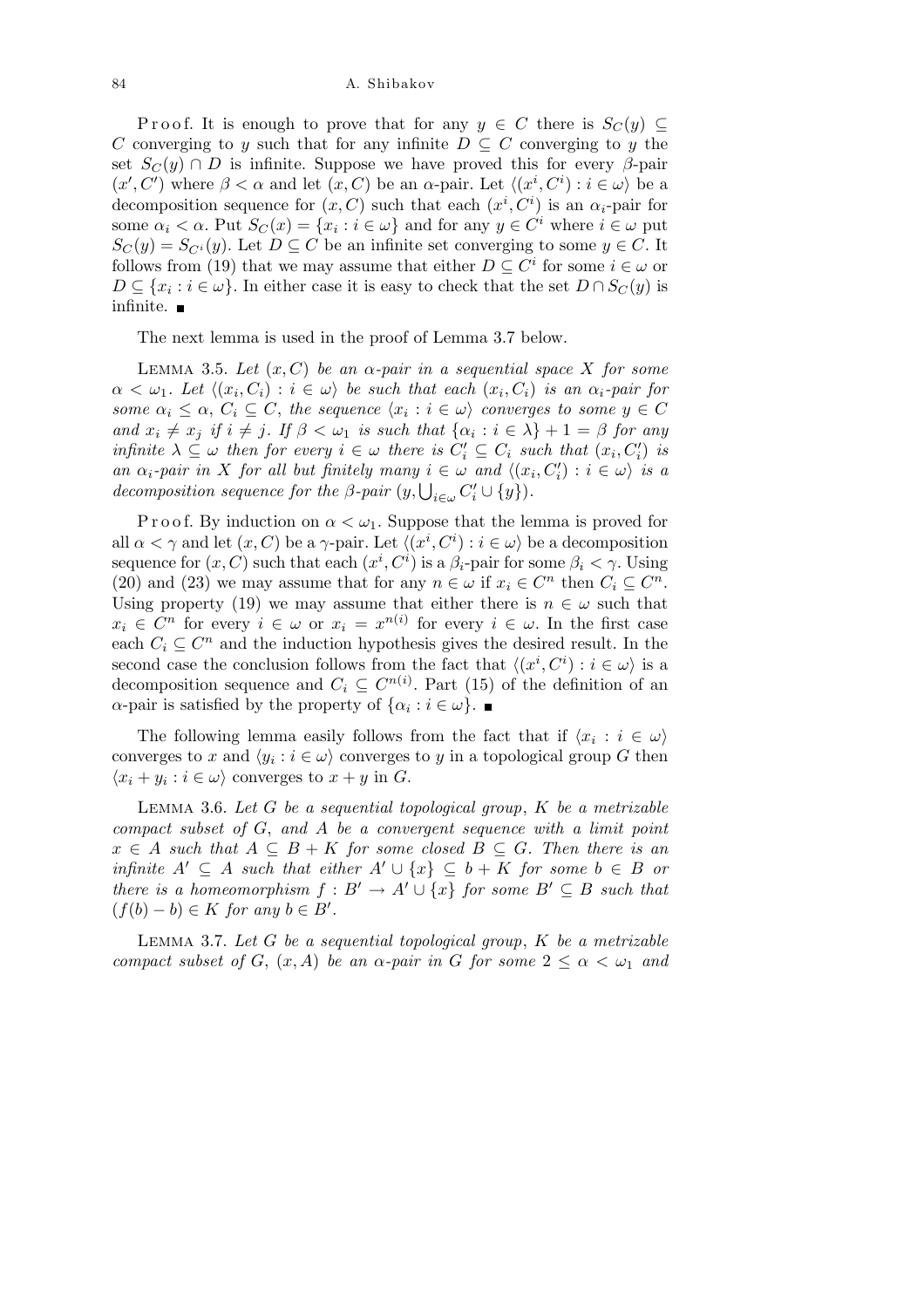$(y, B)$  *be a*  $\beta$ -pair in G for some  $\beta < \omega_1$  such that  $A \subseteq B + K$ . Then there *exist*  $\alpha$ -pairs  $(x, C)$  *and*  $(z, D)$  *and a homeomorphism*  $f : D \to C$  *such that:* 

- $(C \subseteq A, D \subseteq B,$
- $f(26)$   $f(z) = x$ ,
- (27)  $(f(d) d) \in K$  *for any*  $d \in D$ *.*

P r o o f. Suppose that the lemma is true for all ordinals less than *α*. Let  $\langle (x_i, A_i) : i \in \omega \rangle$  be a decomposition sequence for  $(x, A)$  where each  $(x_i, A_i)$ is an  $\alpha_i$ -pair where  $1 \leq \alpha_i < \alpha$ . Let us first consider the case  $\alpha = 2$ . Then each  $A_i$  is a converging sequence with the limit point  $x_i$ . Using Lemma 3.6 for every  $i \in \omega$  choose an infinite  $C_i \subseteq A_i$  and  $D_i \subseteq B$  so that  $x_i \in C_i$ and either  $D_i$  consists of a single point and  $C_i \subseteq D_i + K$  or there is a homeomorphism  $f_i: D_i \to C_i$  such that  $(f_i(d) - d) \in K$  for any  $d \in D_i$ . Suppose the set  $\lambda = \{i \in \omega : |D_i| = 1\}$  is infinite. Let  $D_i = \{d'_i\}$  for every  $i \in \lambda$ . Then  $x_i = d'_i + p_i$  for every  $i \in \lambda$  where  $p_i \in K$ . Using the fact that *K* is a metrizable compact space one can choose an infinite  $\lambda' \subseteq \lambda$  so that  $\langle p_i : i \in \lambda' \rangle$  converges to some  $p \in K$ . Then  $\langle d'_i : i \in \lambda' \rangle$  converges to some  $d \in B$ . Since  $C_i \subseteq d'_i + K$  one can choose for every  $i \in \lambda'$  a point  $a_i \in C_i \setminus \{x_i\}$  so that  $\{a_i : i \in \lambda'\} \subseteq (\{d'_i : i \in \lambda'\} \cup \{d\}) + K$ . But the set  $({d_i : i \in \lambda'} \cup {d}) + K$  is compact while by (19) the set  ${a_i : i \in \lambda'}$  is a closed discrete subset of *X*. Hence  $\lambda$  is finite and we may assume without loss of generality that each *f<sup>i</sup>* is a homeomorphism.

For  $i \in \omega$  let  $C_i \subseteq A_i$ ,  $D_i \subseteq B$ ,  $z_i \in D_i$  and  $f_i : D_i \to C_i$  be such that:

- $(28)$ *, C<sub>i</sub>*) and  $(z_i, D_i)$  are  $\alpha_i$ -pairs,
- $(29)$   $f_i(z_i) = x_i,$
- (30) *f<sup>i</sup>*  $f_i$  is a homeomorphism,
- (31)  $(f_i(d) d) \in K$  for any  $d \in D_i$ .

Such  $C_i$ ,  $D_i$ ,  $z_i$  and  $f_i$  have been constructed above for  $\alpha = 2$ . In the general case the induction hypothesis is used. Suppose that there is  $z' \in B$  such that the set  $\lambda = \{i \in \omega : z_i = z'\}$  is infinite. Using Lemma 3.4 choose  $S(z')$  such that  $S(z')$  is a sequence converging to  $z'$  and for any  $i \in \lambda$  the set  $D_i \cap S(z')$ is infinite. Since each  $f_i$  is a 1-1 map one can choose a point  $d_i \in D_i \cap S(z)$ for every  $i \in \lambda$  so that  $f_i(d_i) \in C_i \setminus \{x_i\} \subseteq A_i \setminus \{x_i\}$ . By (19) the set  $\{f_i(d_i):$  $i \in \lambda$  is a closed discrete subset of *X*. But  $\{f_i(d_i) : i \in \lambda\} \subseteq K + S(z')$  and the set  $K + S(z')$  is compact. Hence for every  $i \in \omega$  the set  $\{z_j : z_j = z_i\}$  is finite.

Using the fact that *K* is compact and metrizable one can choose for every  $i \in \omega$  a point  $p_i \in K$  and  $n_i \in \omega$  so that  $\langle p_i : i \in \omega \rangle$  converges to some  $p \in K$ ,  $f_{n_i}(z_{n_i}) - z_{n_i} = p_i$  and  $z_{n_i} \neq z_{n_j}$  if  $i \neq j$ . Then since  $f_{n_i}(z_{n_i}) = x_{n_i}$ and  $\langle x_i : i \in \omega \rangle$  converges to *x*, the sequence  $\langle z_{n_i} : i \in \omega \rangle$  converges to some *w* ∈ *B*. Using Lemma 3.5 for every  $i \in \omega$  choose  $D'_i \subseteq D_{n_i}$  so that each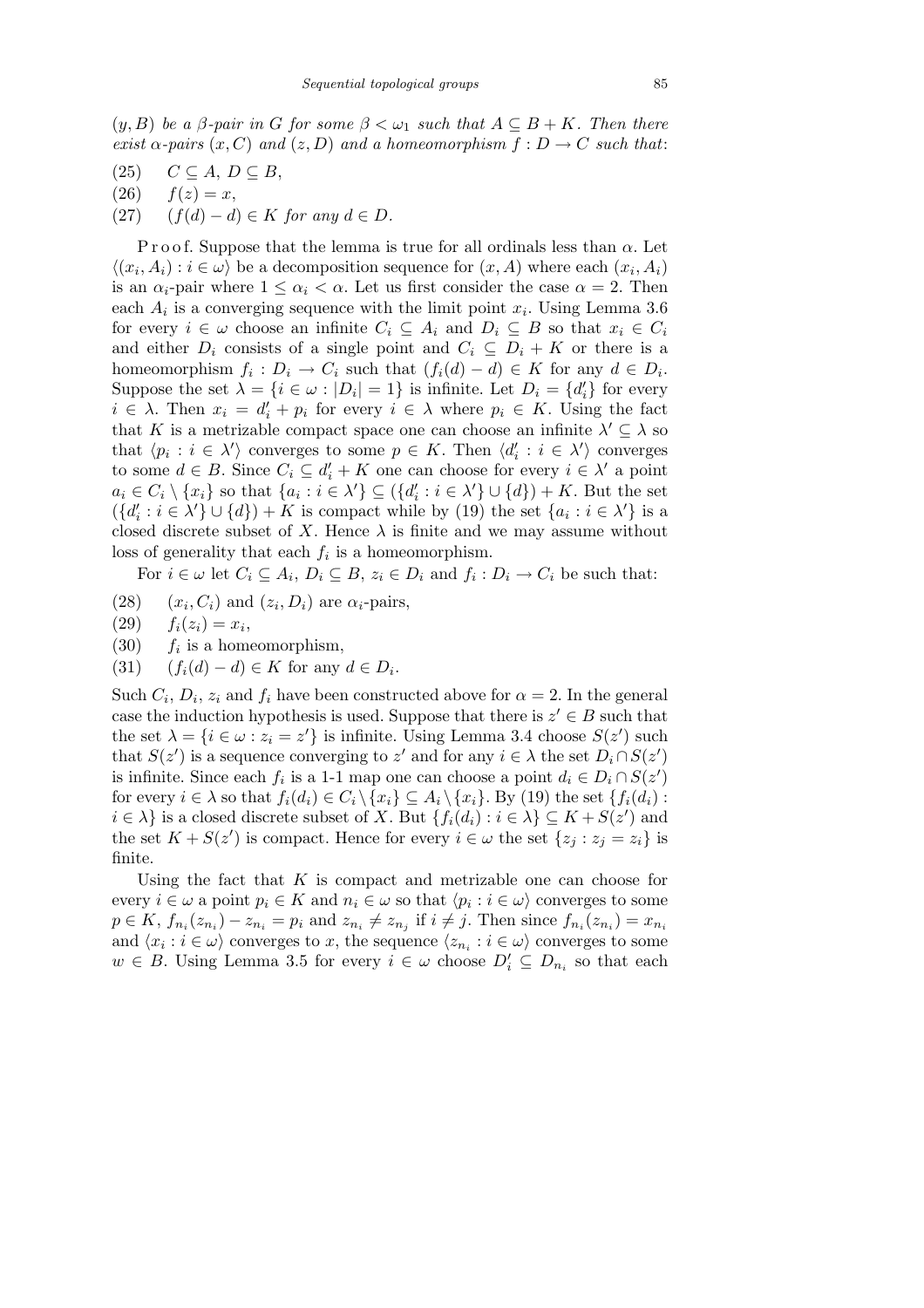$(z_{n_i}, D'_i)$  is an  $\alpha_{n_i}$ -pair and  $\langle (z_{n_i}, D'_i) : i \in \omega \rangle$  is a decomposition sequence for  $(z_{n_i}, D_i)$  is an  $\alpha_{n_i}$ -pair and  $\langle (z_{n_i}, D_i) : i \in \omega \rangle$  is a decomposition sequence for<br>an  $\alpha$ -pair  $(w, \bigcup_{i \in \omega} D'_i \cup \{w\})$ . Set  $D = \bigcup_{i \in \omega} D'_i \cup \{w\}$  and define  $f : D \to C$ as follows:  $f(w) = x$ ; if  $d \in D'_i$  then  $f(d) = f_{n_i}(d)$ . Now f is a 1-1 map from *D* onto  $f(D)$ . That  $f$  maps  $D$  onto  $f(D)$  homeomorphically follows from the easily proved fact that if  $\langle (x^i, C^i) : i \in \omega \rangle$  is a decomposition sequence of an  $\alpha$ -pair  $(x', C')$ ,  $\langle (y^i, D^i) : i \in \omega \rangle$  is a decomposition sequence of a  $\beta$ -pair  $(y', D')$  and  $g: D' \to C'$  is a 1-1 map such that  $g(y^i) = x^i$  and  $g(D^i$  is a homeomorphism for every  $i \in \omega$ , then *g* is a homeomorphism. Now (25)–(27) are easy to prove.

As a consequence of the previous lemma and Lemma 3.3 one has the following statement.

LEMMA 3.8. Let *G* be a topological group which is a countable  $k_\omega$ -space,  $(x, C)$  *be an*  $\alpha$ -pair in G for some  $\alpha < \omega_1$ , K *be a compact subset of* G. *Then*  $\text{so}(C + K) = \alpha$ *.* 

The lemma above says that the sequential order of an  $\alpha$ -pair is stable under addition of a compact subset. This is not true for arbitrary subsets of a topological group for it is easy to prove that if *A* is a copy of  $S_\omega$  in *G* and *K* is a nontrivial compact subset of *G* where *G* is a sequential topological group then  $\text{so}(A + K) \geq 2$ .

The stability of the sequential order of an  $\alpha$ -pair is used in the next lemma to add a new converging sequence to a *kω*-topology without touching the existing  $\alpha$ -pairs.

LEMMA 3.9. Let  $K$  be a countable family of compact subsets of  $\mathbb{Q}, \mathcal{U}$  be *a countable family of open subsets of*  $G(\mathcal{K})$ ,  $\langle (0, C_i) : i \in \omega \rangle$  *be such that* each  $(0, C_i)$  is a  $\theta_i$ -pair in  $G(\mathcal{K})$  for some  $\theta_i < \omega_1$  and  $\sup\{\theta_i : i \in \omega\} = \theta$ , *and*  $E \subseteq G(\mathcal{K})$  *be such that*  $0 \in [E]^{\delta}$  *for some*  $\delta > \theta$  *and*  $0 \notin [E]^{\gamma}$  *for any*  $\gamma < \delta$ *. Then there is*  $S \subseteq E$  *such that S converges to* 0 *in*  $\tau(K, \mathcal{U})$  *and for any*  $K ∈ C(K ∪ \{S ∪ \{0\}\})$  *and any*  $i ∈ ω$  *there is*  $P_i ∈ C(K)$  *such that*  $K \cap C_i \subseteq P_i \cap C_i$ .

Proof. Let  $C(\mathcal{K}) = \{K_i : i \in \omega\}$  and  $\tau_0(\mathcal{U}, \mathcal{K}) = \{U_i : i \in \omega\}$ . Put  $p_{-1} = 0$  and choose  $p_k \in \mathbb{Q}$  for  $k \in \omega$  by induction so that

(32) 
$$
p_k \notin \bigcup_{\substack{n_Q(a) \leq k \\ \vec{a} \in \mathbb{Q}_k, j \leq k}} \left( C_j - \Big( \bigcup_{i \leq k} K_i + \vec{a} \langle \{ p_i : i < k \} \rangle \Big) \right) \cdot a^{-1}
$$

(33)  $p_k \in U_k \cap E$ .

The set in (32) is a union of sets of the form  $(C_j + K) \cdot a^{-1}$  where K is compact in  $G(\mathcal{K})$ . Therefore its sequential order is less than or equal to  $\theta$ by Lemma 3.8. Since each  $U_k$  is open in  $G(\mathcal{K})$ , it follows that  $0 \in [U_k \cap E]^\delta$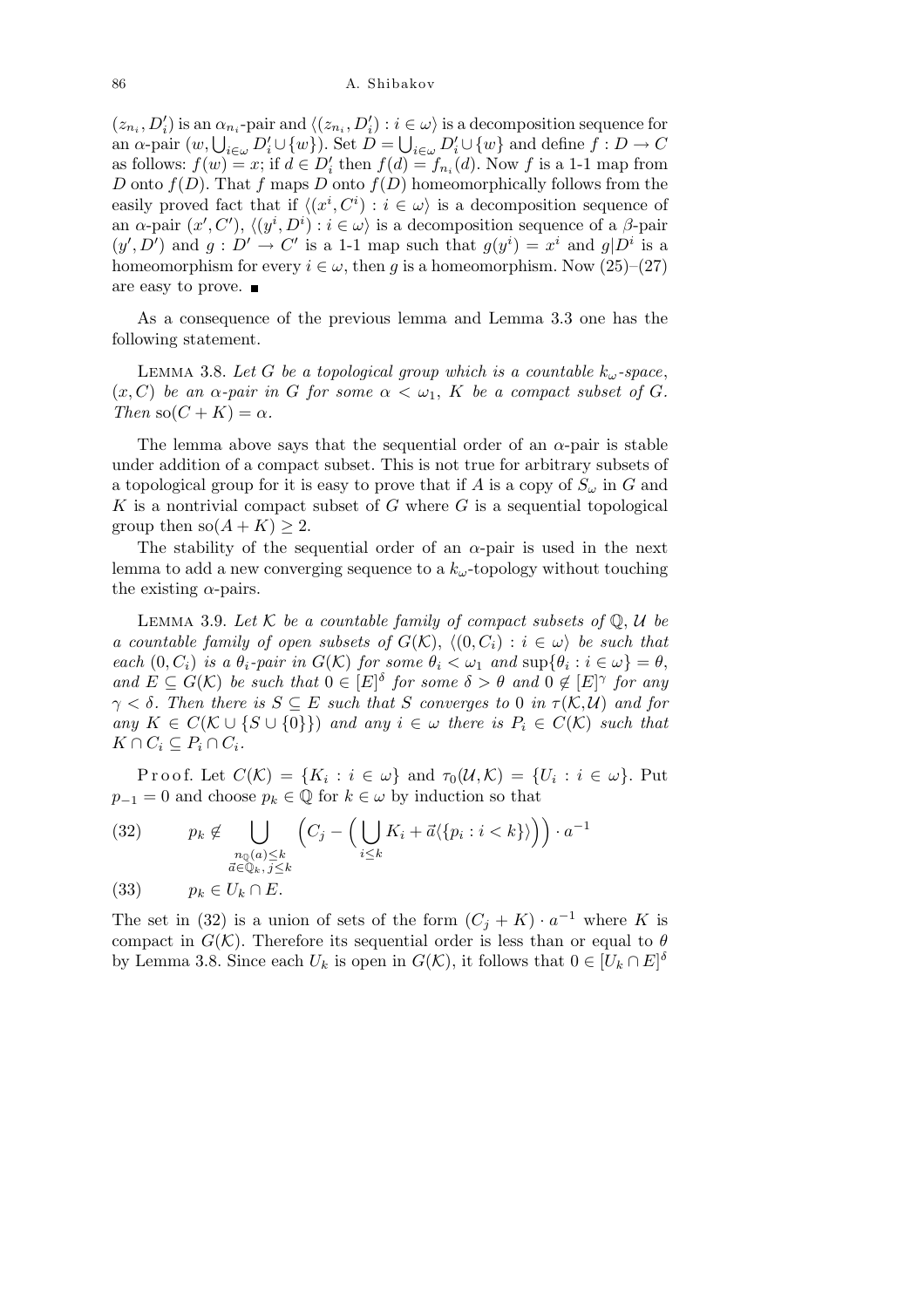and  $0 \notin [U_k \cap E]^\gamma$  for any  $\gamma < \delta$  where  $\delta > \theta$ . Hence  $U_k \cap E$  is not a subset of the set in  $(32)$  and it is possible to choose  $p_k$  satisfying  $(32)$  and  $(33)$ .

Put  $S = \{p_k : k \in \omega\}$ . Then it follows from (33) that *S* converges to 0 in *τ*(*U*, *K*). Let  $K \in C(\mathcal{K} \cup \{S \cup \{0\}\})$  and  $i \in \omega$ . Then by (13) we may assume that  $K = \vec{a} \langle S \cup \{0\} \rangle + K_n$  for some  $n \in \omega$ . The following argument is very similar to that of [S1, Lemma 2.10].

One has  $\vec{a} = (a_1, \ldots, a_k)$  for some  $k \in \omega$  and  $\vec{a} \in \mathbb{Q}_N$  for some  $N \in \omega$ . Put  $A = \{ \langle \vec{a}, \vec{b} \rangle : \vec{b} \in \{0, 1\}^k \} \setminus \{0\}$  and  $r = \max\{n_{\mathbb{Q}}(a) : a \in A\}$ . Let  $M_i = \max\{N, r, n, i\}$ . Let us call a point  $(i_1, \ldots, i_k) \in (\omega \cup \{-1\})^k$  essential  $m_i$  = max{ $N, r, n, \ell$ }. Let us can a point  $(\ell_1, \ldots, \ell_k) \in (\omega \cup \{-1\})^r$  essentially if for every  $m \leq k$  we have  $\sum_{i_\nu=i_m} a_\nu \neq 0$  or  $p_{i_m} = 0$ . Let  $\Omega \subseteq (\omega \cup \{-1\})^k$ be the set of all essential points. Since  $p_{-1} = 0$  it follows that  $\cdot$   $\cdot$ 

$$
K=\bigcup_{(i_1,\ldots,i_k)\in\Omega}a_1\cdot p_{i_1}+\ldots+a_k\cdot p_{i_k}+K_n.
$$

Put

$$
L_i = \bigcup_{(i_1,\ldots,i_k)\in\Omega\setminus\{j:j\leq M_i\}^k} a_1 \cdot p_{i_1} + \ldots + a_k \cdot p_{i_k} + K.
$$

Suppose  $C_i \cap L_i \neq \emptyset$ . Then there is a point  $c \in C_i$  such that

$$
c = a_1 \cdot p_{i_1} + \ldots + a_k \cdot p_{i_k} + f
$$

where  $(i_1, \ldots, i_k) \in \Omega \setminus \{j : j \leq M_i\}^k$  and  $f \in K_n$ . Let  $i_m = \max\{i_j : j \leq M_i\}$  $j \leq k$ . Then  $i_m > M_i$  and one has

$$
p_{i_m} = (c - (a_1 \cdot p_{j_1} + \ldots + a_k \cdot p_{j_k} + f) \cdot a^{-1}
$$

where  $a =$  $\overline{ }$  $i_{\nu} = i_m \ a_{\nu} \neq 0$  (because  $(i_1, \ldots, i_k) \in \Omega$ ) and  $j_{\nu} = i_{\nu}$  if  $i_{\nu} \neq i_m$ and  $j_{\nu} = -1$  otherwise for  $\nu \leq k$ . So  $j_{\nu} < i_m$  for  $\nu \leq k$ ,  $n_{\mathbb{Q}}(a) \leq r \leq M_i$  $i_m, f \in K_n$ ,  $n \le M_i < i_m$ ,  $c \in C_i$ ,  $i \le M_i < i_m$  and  $\vec{a} \in \mathbb{Q}_N$ ,  $N \le M_i < i_m$ , which contradicts (32). So  $C_i \cap L_i = \emptyset$ .

Now  $K = (\vec{a} \langle p_j : j \leq M_i \rangle) + K_n) \cup L_i$  so  $P_i = \vec{a} \langle p_j : j \leq M_i \rangle + K_n$ is as desired.

Let  ${O_{\alpha} : \alpha \in \omega_1}$  list all the subsets of Q such that  $O_0 = \emptyset$  and each  $O_\alpha$  repeats  $\omega_1$  times. Let  $S_1 \subseteq \mathbb{Q}$  be a nontrivial convergent sequence and put  $S = \{S_1\}$ . The proof of the next lemma is very similar to the proof of [S1, Lemma 2.11] with some simplifications.

LEMMA 3.10 (CH). Let  $\langle (0, C_i) : i \in \omega \rangle$  be such that each  $(0, C_i)$  is a  $\theta_i$ *-pair in*  $G(S)$  *for some*  $\theta_i < \omega_1$  *and*  $\sup{\{\theta_i : i \in \omega\}} = \theta$ *. Then for every*  $\alpha < \omega_1$  *there exist a countable family*  $\mathcal{K}_{\alpha}$  *of compact subsets of*  $\mathbb{Q}$  *and a countable family*  $U_{\alpha}$  *of subsets of*  $\mathbb{Q}$  *such that* 

- (34)  $\mathcal{K}_{\beta} \subseteq \mathcal{K}_{\alpha}$  *if*  $\beta \leq \alpha$ , and  $S_1 \in \mathcal{K}_{\alpha}$ ,
- (35) *if*  $0 \in [O_\alpha]^\delta$  *for some*  $\delta > \theta$  *and*  $0 \notin [O_\alpha]^\gamma$  *for any*  $\gamma < \delta$  *in the topology of*  $G(\bigcup_{\beta<\alpha}$   $\mathcal{K}_{\beta})$  *then there is*  $S \subseteq O_{\alpha}$  *such that S converges to* 0 *in*  $G(\mathcal{K}_{\alpha})$ ,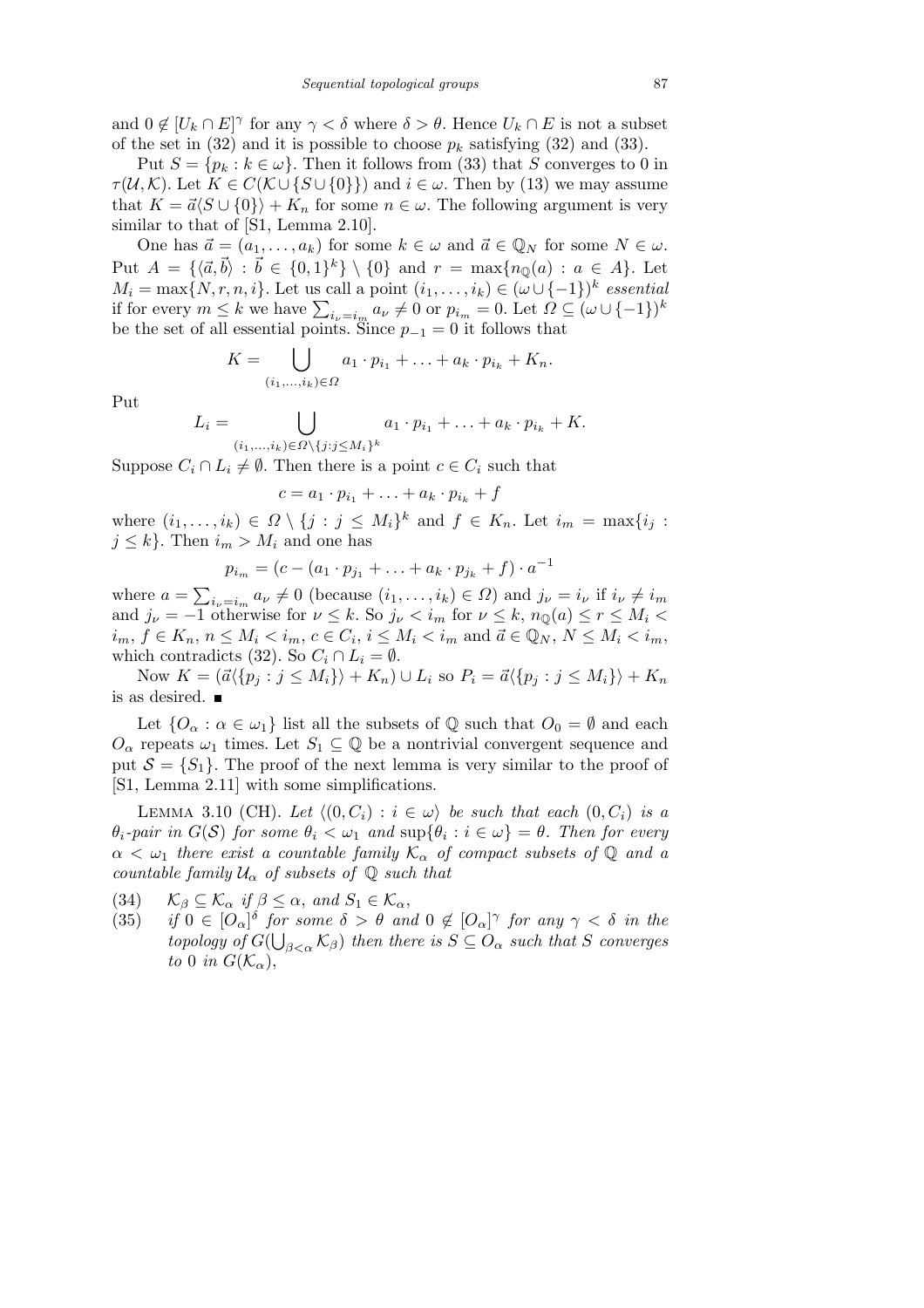88 A. Shibakov

- (36) *the topology of*  $G(\mathcal{K}_{\alpha})$  *is finer than*  $\tau(\mathcal{U}_{\beta}, \mathcal{K}_{\beta})$  *for*  $\beta \leq \alpha$ ,
- (37) *if*  $O_{\alpha}$  *is open in*  $G(\mathcal{K}_{\alpha})$  *then*  $O_{\alpha} \in \mathcal{U}_{\alpha}$ ,
- (38) *for any*  $K \in C(\mathcal{K}_{\alpha})$  *and any*  $i \in \omega$  *there is*  $P_i \in C(\mathcal{S})$  *such that*  $K \cap C_i \subseteq P_i \cap C_i$ .

P r o o f. Set  $K_0 = S$  and  $U_0 = {\emptyset}$ . Then (34)–(38) are easy to check. Suppose that  $K_\beta$  and  $U_\beta$  have already been constructed for all  $\beta < \alpha$  so that they satisfy  $(34)$ – $(38)$ . Define

(39) 
$$
\mathcal{U} = \bigcup_{\beta < \alpha} \tau_0(\mathcal{U}_{\beta}, \mathcal{K}_{\beta}), \quad \mathcal{K} = \bigcup_{\beta < \alpha} \mathcal{K}_{\beta}.
$$

If  $O_{\alpha}$  is open in  $C(\mathcal{K})$  put

(40) *U<sup>α</sup>* = *U ∪ {Oα}.*

Otherwise put  $\mathcal{U}_{\alpha} = \mathcal{U}$ . Let us prove that any  $U \in \mathcal{U}_{\alpha}$  is open in  $G(\mathcal{K})$ . It is enough to show that  $U \cap K$  is relatively open in  $\mathbb{Q}$  for any  $K \in C(\mathcal{K})$ . By induction, (36), Lemma 2.2 and (34) we may assume that  $U \in \tau_0(\mathcal{U}_\beta,\mathcal{K}_\beta)$ and  $K \in C(\mathcal{K}_{\beta})$  for some  $\beta < \alpha$ . Then it follows from (12) that  $U \cap K$  is relatively open.

Suppose that  $0 \in [O_\alpha]^\delta$  for some  $\delta > \theta$  and  $0 \notin [O_\alpha]^\gamma$  for any  $\gamma < \delta$  in *G*(*K*). Using Lemma 3.9 find  $S \subseteq O_\alpha$  converging to 0 in  $\tau(\mathcal{U}_\alpha, \mathcal{K})$  and such that for any  $K \in C(\mathcal{K} \cup \{S \cup \{0\}\})$  and any  $i \in \omega$  there is  $P_i \in C(\mathcal{K})$  such that  $K \cap C_i \subseteq P_i \cap C_i$ . Put  $\mathcal{K}_{\alpha} = \mathcal{K} \cup \{S \cup \{0\}\}\$ . Then (34) and (35) are satisfied. Let us show that any  $U \in \mathcal{U}_{\alpha}$  is open in  $G(\mathcal{K}_{\alpha})$ . Let  $K \in C(\mathcal{K}_{\alpha})$ . By (13),  $K \subseteq \vec{a} \langle S \cup \{0\}\rangle + K'$  for some  $\vec{a} \in \mathbb{Q}^{\infty}$  and  $K' \in C(\mathcal{K})$ . So K is compact in  $\tau(\mathcal{U}_{\alpha}, \mathcal{K})$  by (7) and the choice of *S*. Since *U* is open in  $\tau(\mathcal{U}_{\alpha}, \mathcal{K})$ as has been proved above the set  $K \cap U$  is relatively open in  $\mathbb{Q}$ . By (39) and (11) the topology  $\tau(\mathcal{U}_{\alpha}, \mathcal{K}_{\alpha})$  is finer than  $\tau(\mathcal{U}_{\beta}, \mathcal{K}_{\beta})$  for any  $\beta \leq \alpha$  and by (10) the topology of  $G(\mathcal{K}_{\alpha})$  is finer than  $\tau(\mathcal{U}_{\alpha}, \mathcal{K}_{\alpha})$ . So (36) is satisfied.

Now (37) follows from (40). If  $K \in C(\mathcal{K}_{\alpha})$  and  $i \in \omega$  then by the choice of  $K_{\alpha}$  there is  $P' \in C(K)$  such that  $P' \cap C_i \subseteq K \cap C_i$ . By Lemma 2.2,  $P' \in C(\mathcal{K}_{\beta})$  for some  $\beta < \alpha$ . So by the induction hypothesis and (38) there is  $P_i \in C(S)$  such that  $P' \cap C_i \subseteq P_i \cap C_i$ . Hence (38) holds.

Lemma 3.11. *For any countable family K of nontrivial compact subsets of*  $\mathbb{Q}$  *and any*  $\theta + 1 < \omega_1$  *there is*  $C \subseteq \mathbb{Q}$  *such that*  $(0, C)$  *is a*  $(\theta + 1)$ *-pair in*  $G(K)$ .

P r o o f. It is enough to prove that  $G(\mathcal{K})$  is not metrizable since then the conclusion will follow from Lemmas 2.6 and 3.3. Now if  $G(\mathcal{K})$  were metrizable it would be homeomorphic to the space of rationals, being a countable space without isolated points. Since  $\mathbb{Q}$  is not a  $k_{\omega}$ -space [M] we get a contradiction.  $\blacksquare$